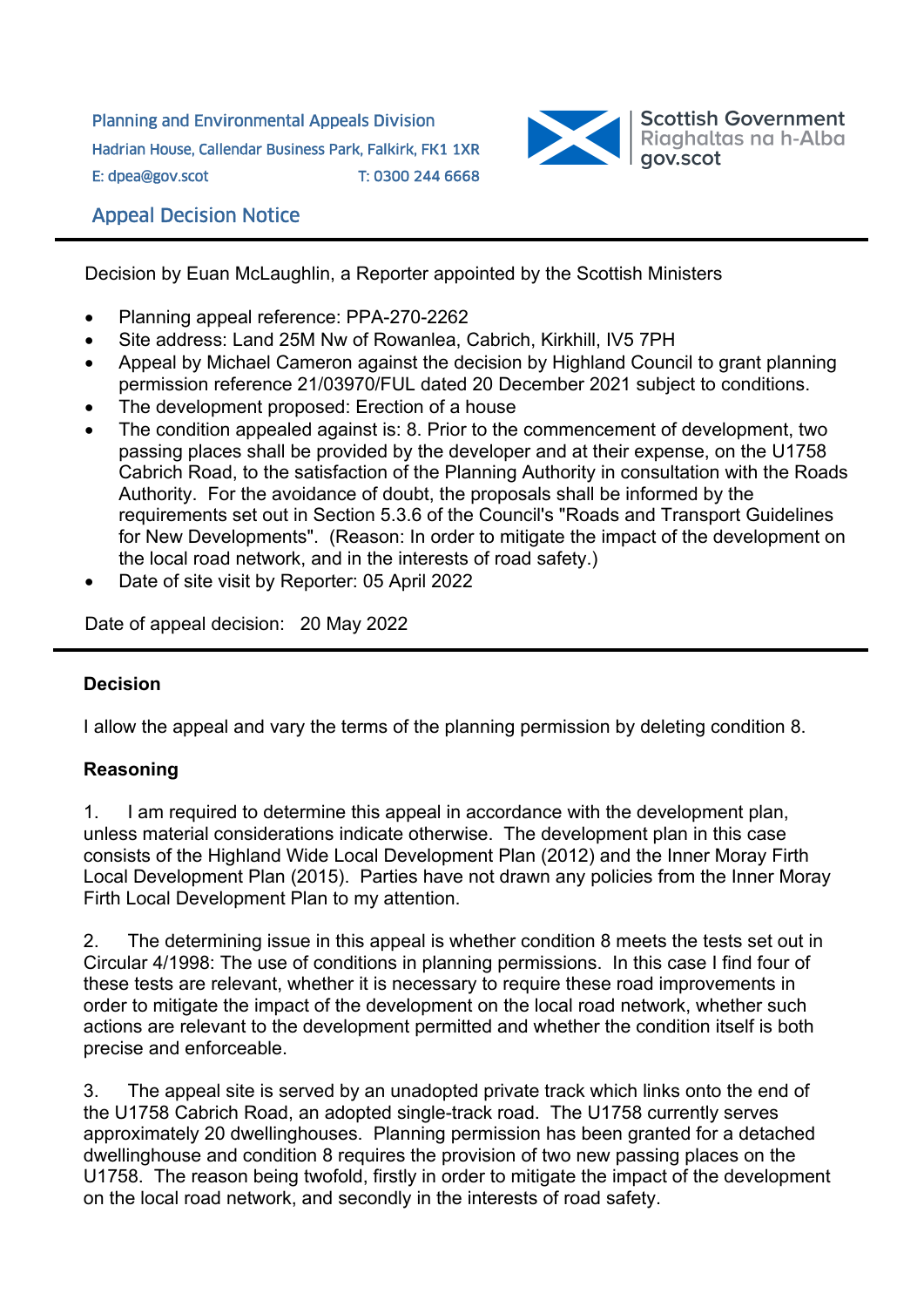4. It is clear from the representations received during the processing of the application and the one submitted in connection with this appeal that the local residents have concerns regarding the safety of the U1758 and its ability to accommodate additional traffic movements. Consultation response from the council's Transport Planning Team identifies that the "new house will generate additional vehicle movements on the existing U1758 Cabrich Road" which "has limited formal locations for vehicles to pass." It is recommended that proposals are required "for improving the opportunities for vehicles to pass each other on the existing U1758 Cabrich Road." The council in its assessment has not identified any other safety concerns with the existing road.

5. The council draws my attention to Highland Wide Local Development Plan Policy 56: Travel and its expectation that new development would address any road safety shortcomings. On my reading of the policy, I find it sets a broad test but does not offer any particular standards or thresholds for the development to meet. Those standards are however included in non-statutory guidance The Roads Transport Guidelines for New Development (2013). The design standard for a single-track road requires inter-visible passing places that are, where possible, a maximum distance of 150 metres apart. However, the guidelines do not appear to place any limit on the number of houses that can be served by a single-track road.

6. My site visit confirms the council's assessment that the U1758 has limited formal locations for vehicles to pass, and that due to the narrow nature and limited forward visibility along parts of the road traffic speeds would be around 30mph. The passing opportunities that are provided at entrances to private driveways or where the road has been widened around the sharper bends have not been constructed in line with the guidelines referred to above.

7. Notwithstanding the current condition of the road, I am advised that planning permission for a house has been granted twice at the appeal site, first in 2015 and renewed in 2018, and also at another site on the U1758 in 2021. Those permissions do not include any requirement to provide passing places on the U1758. Yet the same development plan policy and guidelines referred to by the council applied when those decisions were made.

8. There is nothing in the nature or scope of the proposed development that indicates that there would be additional traffic generated by the current proposals over that of the extant permission for a house at this site. Consequently, I find there would be no additional pressure on the existing road network as a result. Whilst there are no formal passing places on the U1738 this is an existing situation and the council has not been able to demonstrate why it is this proposal, as opposed to the previous permissions here or elsewhere on the U1738, that triggers the need for the required improvements.

9. Ultimately, Scottish Planning Policy identifies that a condition should only be imposed where necessary and Circular 4/1998 advises that a condition should not be imposed on a new development simply to meet a need that already exists. Due to the lack of direct correlation between the development applied for, and the need for two passing places I find the condition appears to be seeking to address an existing defect with the road design. On this basis, I do not consider that condition 8 is necessary or reasonably relates to the development being permitted and therefore the tests of necessity and relevance to the development are not met.

10. Despite my findings above I have still considered whether the condition is precise. Circular 4/1998 advises against the use of the phrase "to satisfaction of the planning authority" as it is not possible for the developer to know when such a point would be